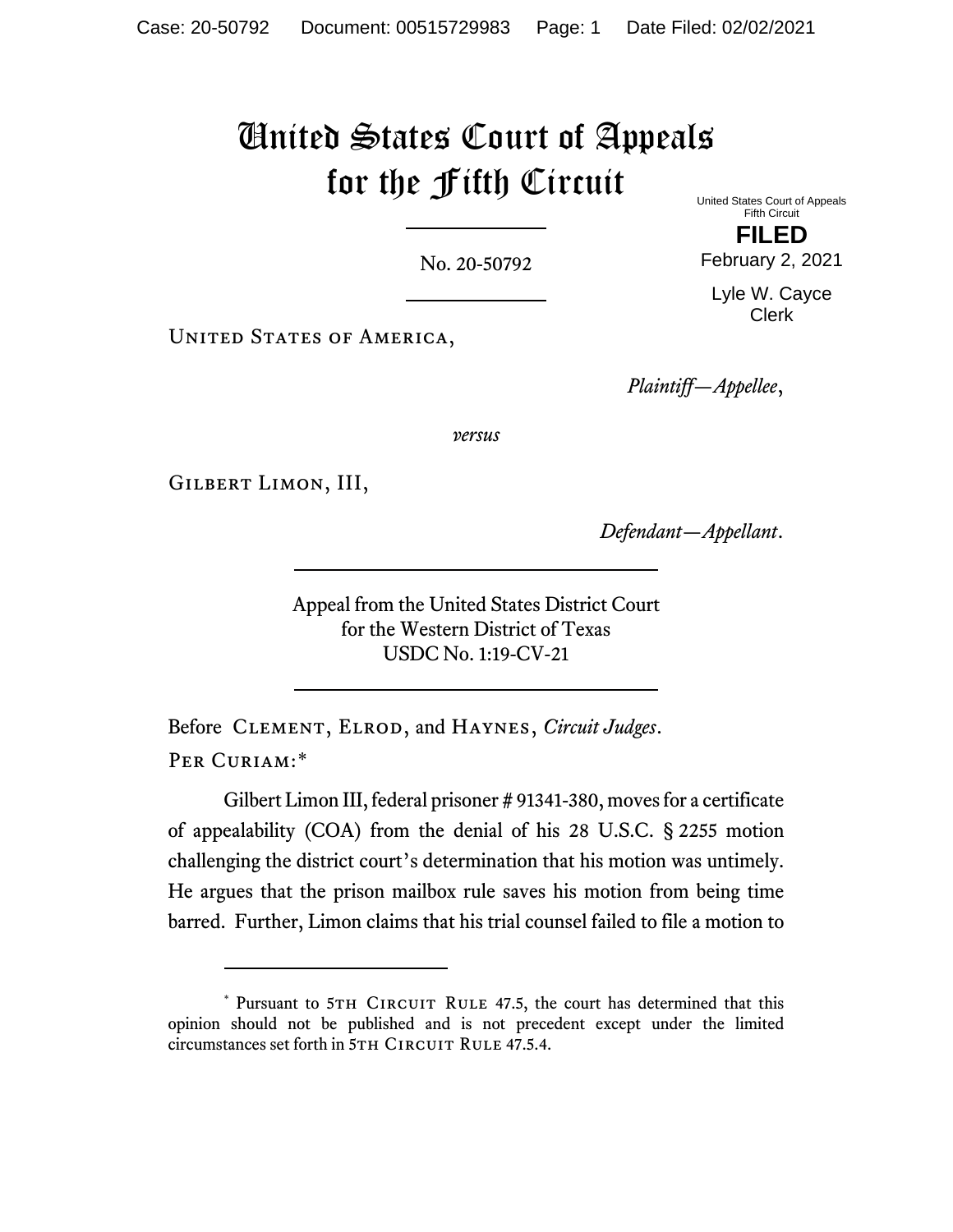## No. 20-50792

withdraw Limon's guilty plea and failed to file a notice of appeal upon Limon's instruction. These failures, Limon argues, constituted ineffective assistance of counsel.

To obtain a COA, Limon must make a "substantial showing of the denial of a constitutional right." 28 U.S.C.  $\S$  2253(c)(2). To satisfy that burden, he must show that "reasonable jurists would find the district court's assessment of the constitutional claims debatable or wrong," *Slack v. McDaniel*, 529 U.S. 473, 484 (2000), or that the issues he presents "are adequate to deserve encouragement to proceed further," *Miller-El v. Cockrell*, 537 U.S. 322, 327 (2003). When the district court denies relief on procedural grounds, the movant must demonstrate that reasonable jurists would find it debatable whether the motion states a valid claim of the denial of a constitutional right and whether the district court was correct in its procedural ruling. *Slack*, 529 U.S. at 484.

Limon has demonstrated that jurists of reason could find the district court's determination that his § 2255 motion was untimely debatable. *See id.* Although signed and filed on December 21, 2017, the criminal judgment was not entered in the criminal docket until December 26, 2017. That is the relevant date for purposes of the 14-day period to file a notice of appeal. *See* Fed. R. App. P. 4(b)(6); *United States v. Chagra*, 735 F.2d 870 (5th Cir. 1984); *see also Burrell v. Newsome*, 883 F.2d 416, 418 (5th Cir. 1989). In addition, based on our review of the relevant materials, reasonable jurists would debate whether Limon has stated a valid claim of the denial of a constitutional right with respect to his claims that counsel rendered ineffective assistance. *See Houser v. Dretke*, 395 F.3d 560, 561 (5th Cir. 2004). Accordingly, a COA is GRANTED as to whether the district court erred by dismissing his motion as time barred. As further briefing is not necessary on this issue, the judgment is VACATED, and the case is REMANDED for further proceedings in accordance with this opinion. *See Whitehead v.*